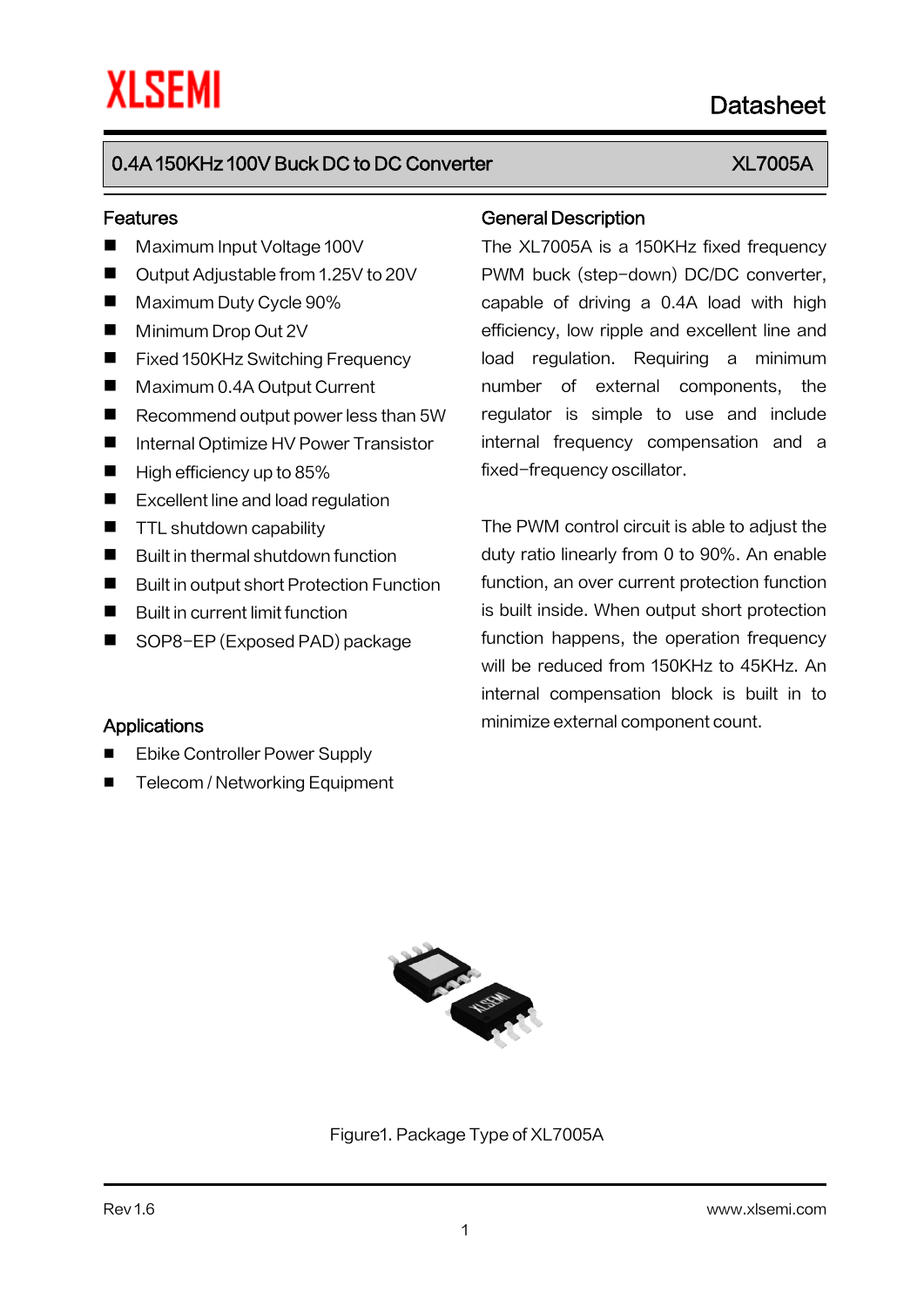# **XLSEMI** Datasheet

# 0.4A 150KHz 100V Buck DC to DC Converter XL7005A

## Pin Configurations



Figure2.Pin Configuration of XL7005 A(Top View)

Table 1Pin Description

| <b>Pin Number</b> | <b>Pin Name</b> | <b>Description</b>                                                |
|-------------------|-----------------|-------------------------------------------------------------------|
|                   | <b>VIN</b>      | Supply Voltage Input Pin. Bypass Vin to GND with a suitably       |
|                   |                 | large capacitor to eliminate noise on the input.                  |
| 2                 |                 | Power Switch Output Pin (SW). Output is the switch node that      |
|                   | <b>SW</b>       | supplies power to the output.                                     |
|                   | FB.             | Feedback Pin (FB). Through an external resistor divider           |
| 3                 |                 | network, Feedback senses the output voltage and regulates it.     |
|                   |                 | The feedback threshold voltage is 1.25V.                          |
| 4                 | EN              | Enable Pin. Drive EN pin low to turn on the device, drive it high |
|                   |                 | to turn it off. Floating is default low.                          |
| $5 - 8$           | <b>GND</b>      | Ground Pin. Care must be taken in layout. This pin should be      |
|                   |                 | placed outside of the Schottky Diode to output capacitor          |
|                   |                 | ground path to prevent switching current spikes from inducing     |
|                   |                 | voltage noise into XL7005A. The exposed PAD is GND.               |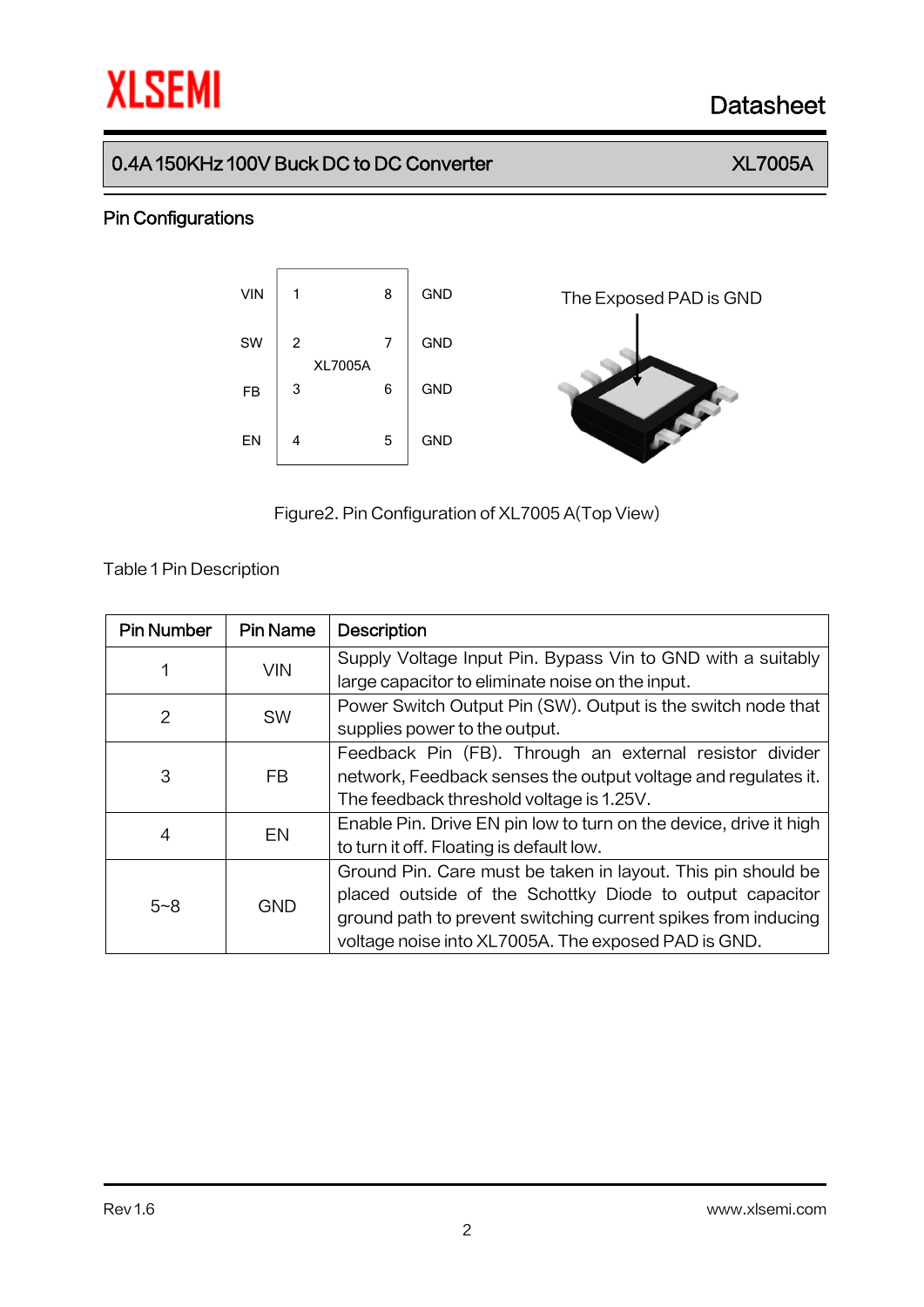# **XLSEMI** Datasheet

# 0.4A 150KHz 100V Buck DC to DC Converter New York New YEAR AND NOTE AND THE RESERVE TO A RESERVE THE UPSTALL

## Function Block



Figure3. Function Block Diagram of XL7005A

## Typical Application Circuit



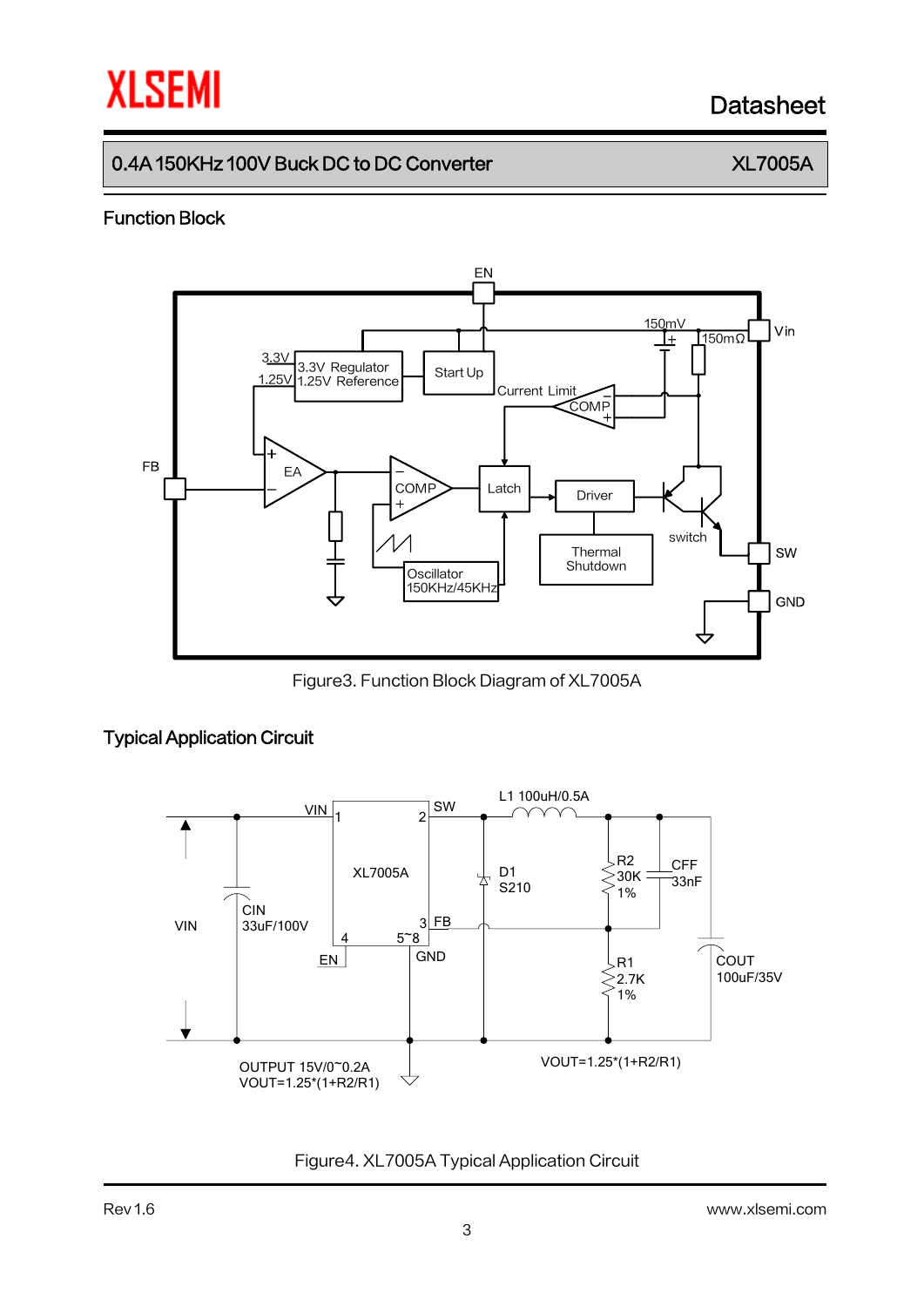# 0.4A 150KHz 100V Buck DC to DC Converter New York New YEAR AND NOTE AND THE RESERVE TO A RESERVE THE UPSTALL

# Ordering Information

| Order Information | Marking ID |         | Package Type   Packing Type Supplied As |
|-------------------|------------|---------|-----------------------------------------|
| XL7005A           | XL7005A    | SOP8-EP | 2500/4000 Units on Tape & Reel          |

### Absolute Maximum Ratings (Note1)

| Parameter                                    | Symbol           | Value              | Unit        |  |
|----------------------------------------------|------------------|--------------------|-------------|--|
| Input Voltage                                | Vin              | $-0.3$ to 100      | V           |  |
| Feedback Pin Voltage                         | $V_{FB}$         | $-0.3$ to 7        | V           |  |
| EN Pin Voltage                               | $V_{EN}$         | $-0.3$ to 7        | V           |  |
| Output Switch Pin Voltage                    | $V_{sw}$         | $-0.3$ to Vin      | V           |  |
| <b>Power Dissipation</b>                     | P <sub>D</sub>   | Internally limited | mW          |  |
| Thermal Resistance (SOP8-EP)                 | Rja              | 60                 | °C/W        |  |
| (Junction to Ambient, No Heatsink, Free Air) |                  |                    |             |  |
| <b>Maximum Junction Temperature</b>          | $T_{J}$          | $-40$ to 150       | $^{\circ}C$ |  |
| <b>Operating Junction Temperature</b>        | $T_{J}$          | $-40$ to 125       | $^{\circ}C$ |  |
| Storage Temperature                          | T <sub>STG</sub> | $-65$ to 150       | $^{\circ}C$ |  |
| Lead Temperature (Soldering, 10 sec)         | $T_{LEAD}$       | 260                | $^{\circ}C$ |  |
| ESD (HBM)                                    |                  | >3000              | V           |  |

Note1: Stresses greater than those listed under Maximum Ratings may cause permanent damage to the device. This is a stress rating only and functional operation of the device at these or any other conditions above those indicated in the operation is not implied. Exposure to absolute maximum rating conditions for extended periods may affect reliability.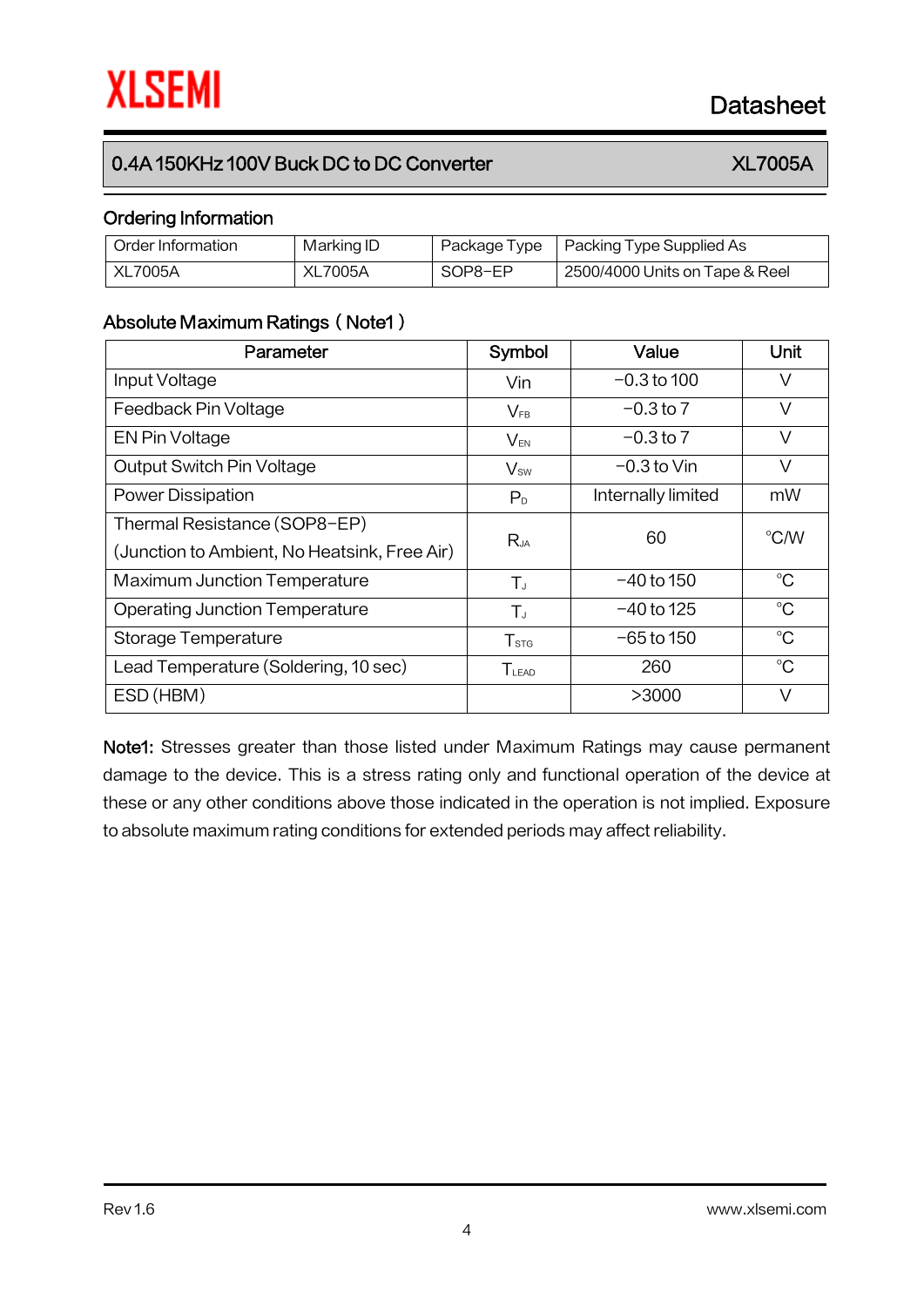# 0.4A 150KHz 100V Buck DC to DC Converter XL7005A

## XL7005A Electrical Characteristics

T<sup>a</sup> = 25℃;unless otherwise specified.

| Symbol                                 | Parameter  | <b>Test Condition</b>      | Min.  | Typ. | Max.  | Unit |  |
|----------------------------------------|------------|----------------------------|-------|------|-------|------|--|
| System parameters test circuit figure4 |            |                            |       |      |       |      |  |
| <b>VFB</b>                             | FB Voltage | Vin = 20V to 80V, Vout=15V | 1.225 | 1.25 | 1.275 | V    |  |
|                                        |            | $Iload=0.1A$ to 0.2A       |       |      |       |      |  |
| η                                      | Efficiency | Vin=36V, Vout=15V          |       | 86   |       | $\%$ |  |
|                                        |            | $Iout=0.2A$                |       |      |       |      |  |
| η                                      | Efficiency | Vin=48V, Vout=15V          |       | 81   |       | $\%$ |  |
|                                        |            | $Iout=0.2A$                |       |      |       |      |  |
| η                                      | Efficiency | Vin=60V, Vout=15V          |       | 75   |       | $\%$ |  |
|                                        |            | $Iout=0.2A$                |       |      |       |      |  |

## Electrical Characteristics (DC Parameters)

Vin = 48V, GND=0V, Vin & GND parallel connect a 33uf/100V capacitor; Iout=0.2A, T<sup>a</sup> = 25℃; the others floating unless otherwise specified.

| <b>Parameters</b>                | Symbol                    | <b>Test Condition</b>                    | Min. | Typ. | Max. | <b>Unit</b> |
|----------------------------------|---------------------------|------------------------------------------|------|------|------|-------------|
| Input operation voltage          | Vin                       |                                          | 5    |      | 80   | V           |
| Shutdown Supply Current          | $\mathsf{I}_\mathsf{S}$   | $V_{EN} = 2V$                            |      | 85   | 200  | uA          |
| Quiescent Supply Current         | $\mathsf{I}_{\mathsf{q}}$ | $V_{EN} = 0V$ ,<br>$V_{FB} = 2V$         |      | 2.5  | 5    | mA          |
| <b>Oscillator Frequency</b>      | Fosc                      |                                          | 120  | 150  | 180  | <b>KHz</b>  |
| <b>Switch Current Limit</b>      | ΙL.                       | $V_{FB} = 0V$                            |      | 0.5  |      | A           |
| <b>EN Pin Threshold</b>          | $V_{EN}$                  | High (Regulator OFF)                     |      | 1.6  |      | V           |
|                                  |                           | Low (Regulator ON)                       |      | 0.8  |      |             |
| EN Pin Input Leakage             | Iн                        | $V_{EN} = 2.5V$ (OFF)                    |      | 6    | 20   | uA          |
| Current                          | -lu                       | $V_{EN} = 0.5V (ON)$                     |      | 1    | 10   | uA          |
| <b>Output Saturation Voltage</b> | $V_{CE}$                  | $V_{FB} = 0V$<br>$I_{\text{out}} = 0.4A$ |      | 0.87 |      | $\vee$      |
| Max. Duty Cycle                  | $D_{MAX}$                 | $V_{FB} = 0V$                            |      | 90   |      | $\%$        |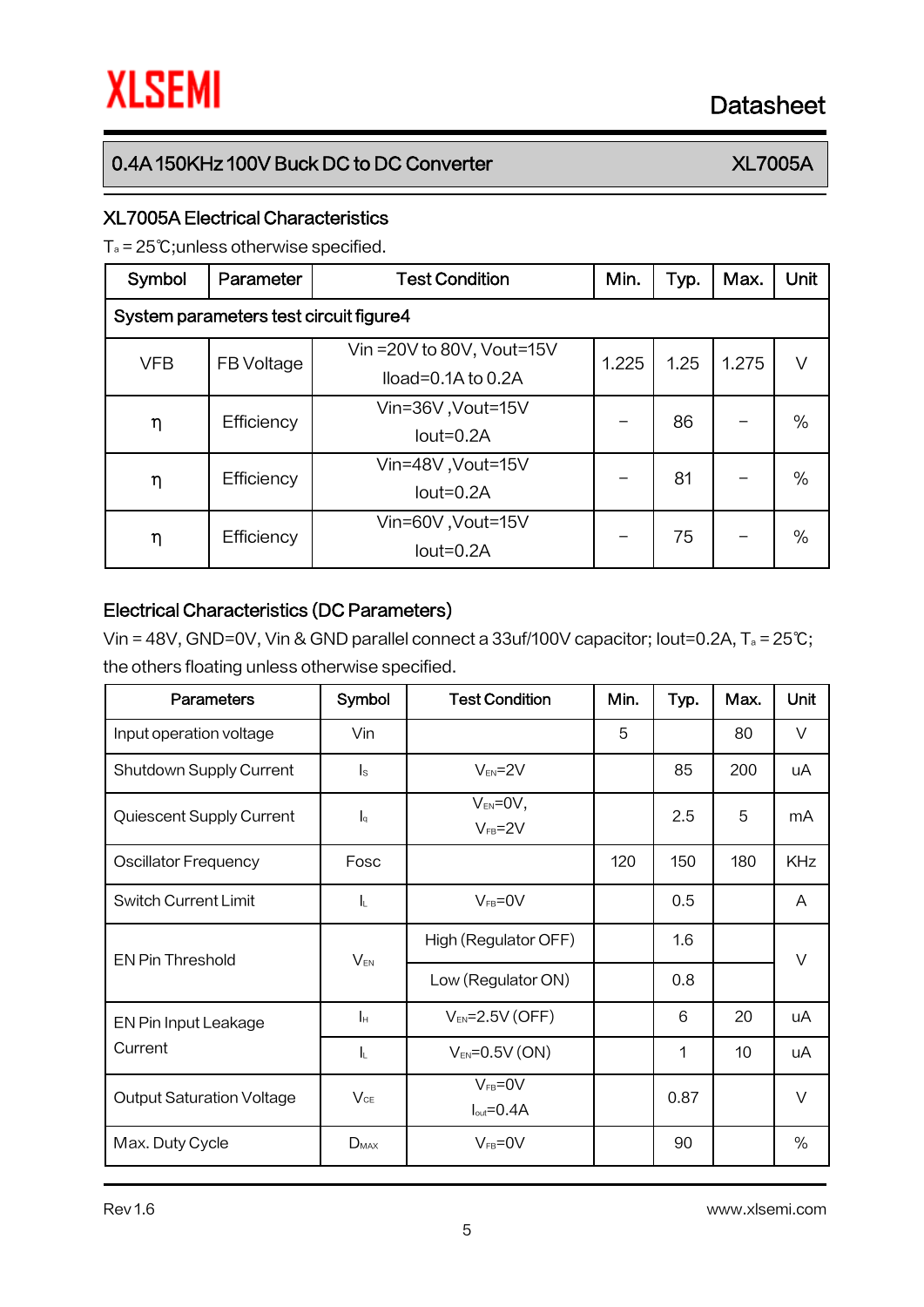# **XLSEMI**

# Datasheet

# 0.4A 150KHz 100V Buck DC to DC Converter XLT Number 2014

Typical System Application (Recommend output current safe work range)



### Figure5.Max output current(VOUT=5V) Figure6.Max output current(VOUT=12V)



Figure7.Max output current(VOUT=15V)

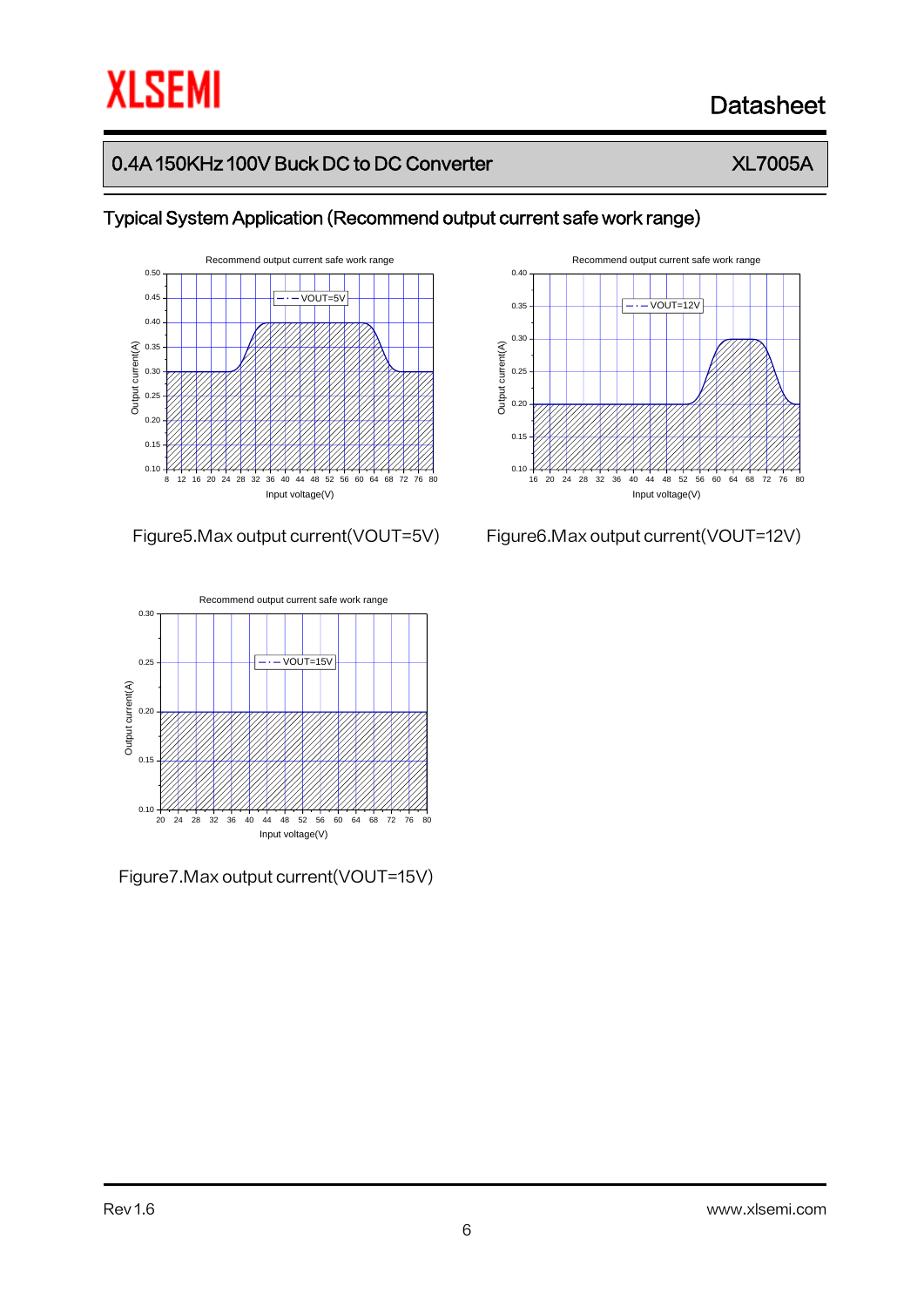# **XLSEMI**

# Datasheet

# 0.4A 150KHz 100V Buck DC to DC Converter  $XL7005A$

# Typical System Application(VOUT=15V/0.2A)



Figure8. XL7005A System Application (VIN=20V~80V, VOUT=15V/0.2A)



Figure9. XL7005A System Application (Efficiency VS Output Current)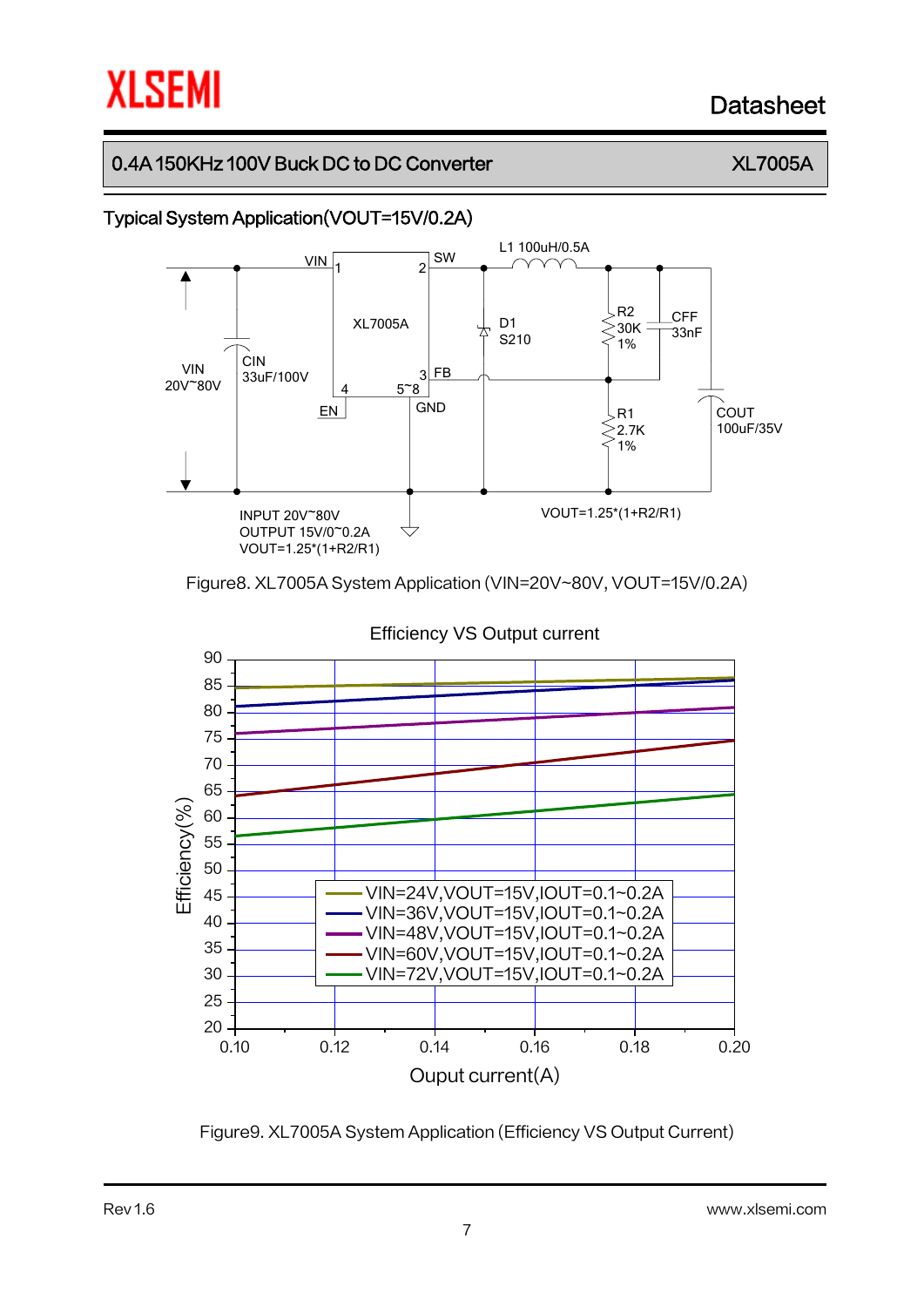# **XLSEMI**

# Datasheet

# 0.4A 150KHz 100V Buck DC to DC Converter  $XL7005A$

# Typical System Application(VOUT=5V/0.4A)



Figure10. XL7005A System Application (VIN=8V~80V, VOUT=5V/0.4A)



Figure11. XL7005A System Application (Efficiency VS Output Current)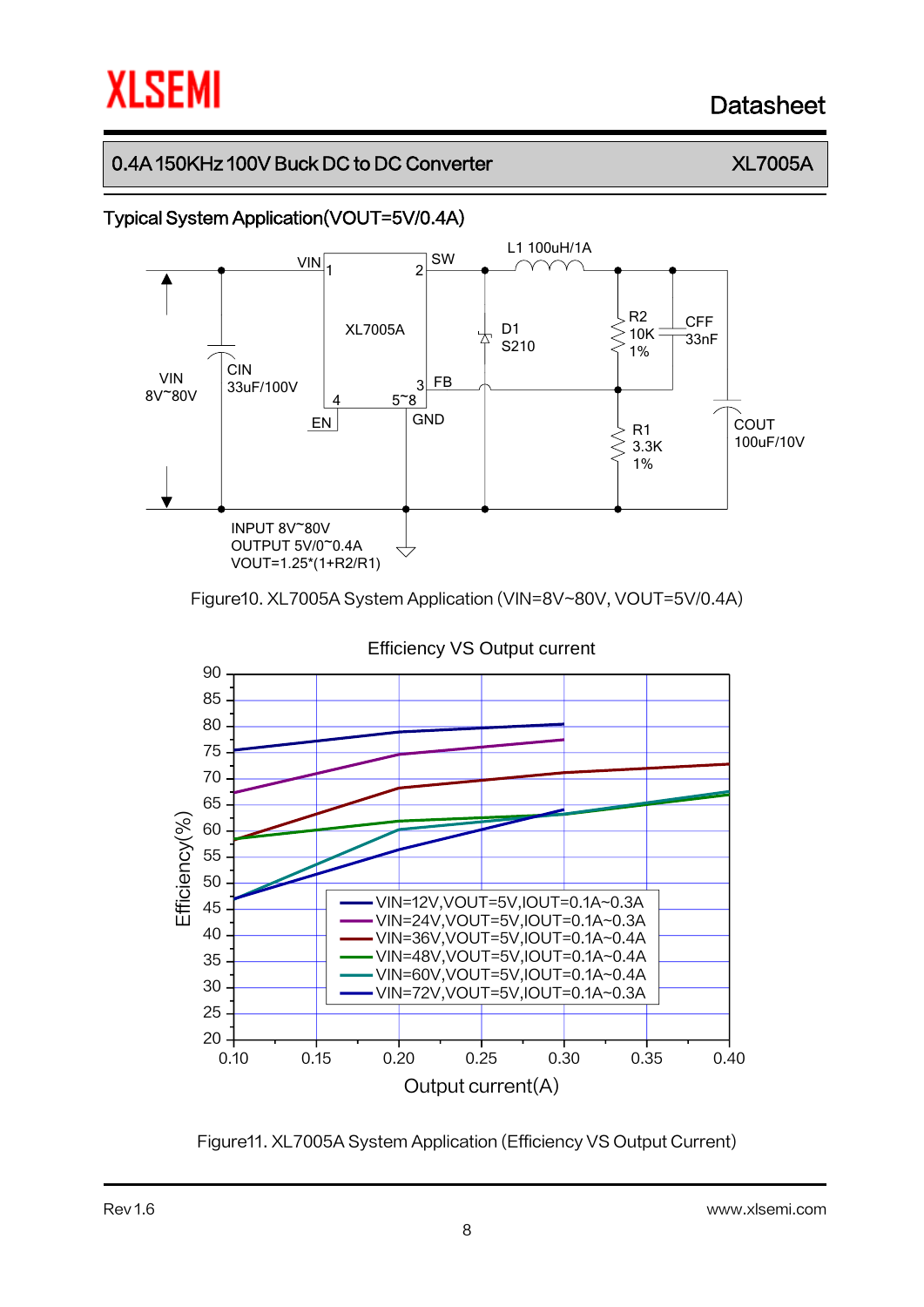# **XLSEMI** Datasheet

# 0.4A 150KHz 100V Buck DC to DC Converter XL7005A

## Package Information

# SOP8-EP Mechanical Dimensions







| 字符             | Dimensions In Millimeters |             | Dimensions In Inches |             |  |
|----------------|---------------------------|-------------|----------------------|-------------|--|
|                | Min                       | Max         | Min                  | Max         |  |
| Α              | 1.350                     | 1.750       | 0.053                | 0.069       |  |
| A1             | 0.050                     | 0.150       | 0.004                | 0.010       |  |
| А2             | 1.350                     | 1.550       | 0.053                | 0.061       |  |
| b              | 0.330                     | 0.510       | 0.013                | 0.020       |  |
| с              | 0.170                     | 0.250       | 0.006                | 0.010       |  |
| D              | 4.700                     | 5.100       | 0.185                | 0.200       |  |
| D1             | 3.202                     | 3.402       | 0.126                | 0.134       |  |
| E              | 3.800                     | 4.000       | 0.150                | 0.157       |  |
| E <sub>1</sub> | 5.800                     | 6.200       | 0.228                | 0.244       |  |
| E2             | 2.313                     | 2.513       | 0.091                | 0.099       |  |
| е              | 1.270 (BSC)               |             | 0.050(BSC)           |             |  |
|                | 0.400                     | 1.270       | 0.016                | 0.050       |  |
| θ              | $0^{\circ}$               | $8^{\circ}$ | $0^{\circ}$          | $8^{\circ}$ |  |